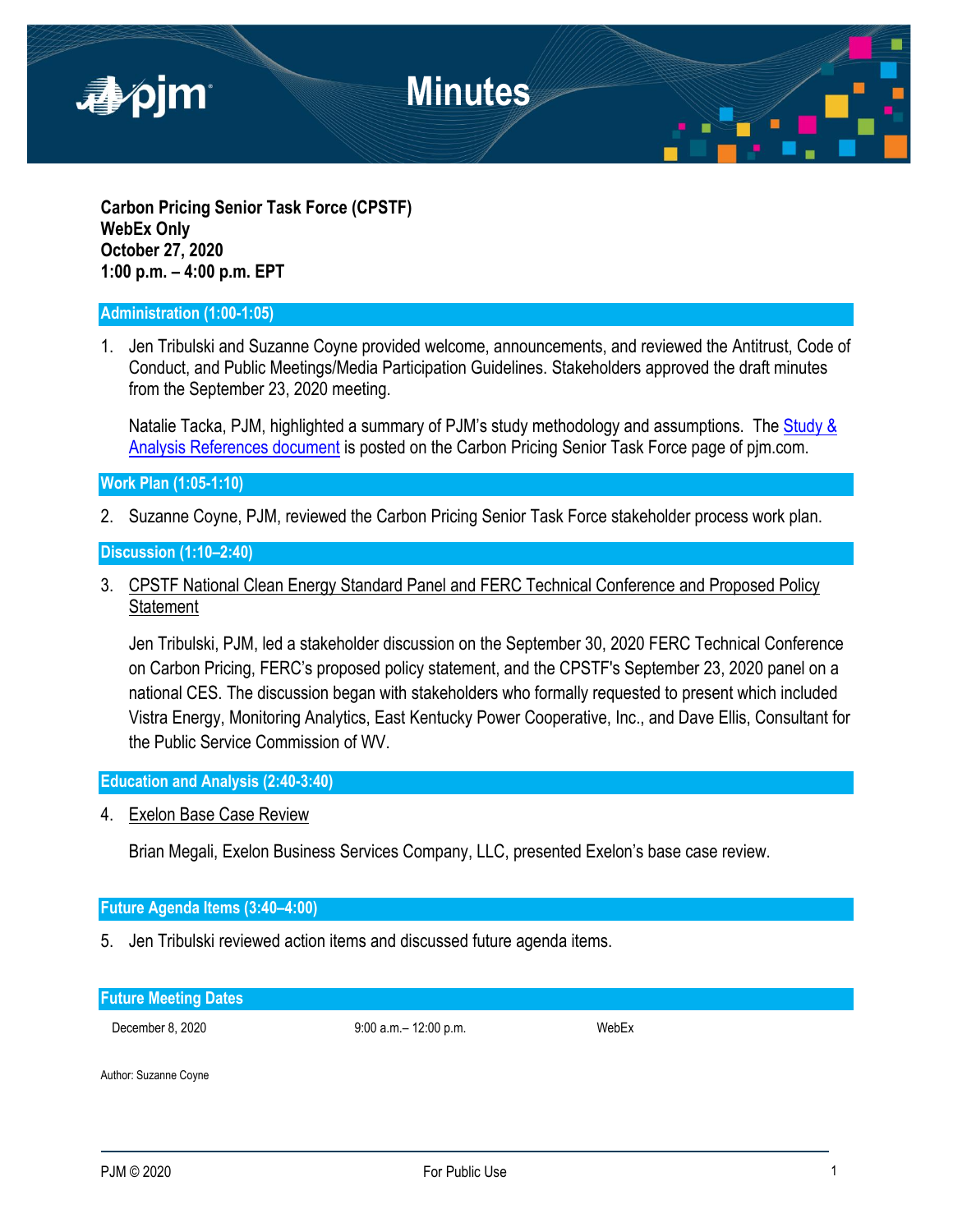

#### **WebEx Meeting Attendees**

Tribulski, Jen (Facilitator) PJM Interconnection, LLC Not Applicable Not Applicable Coyne, Suzanne (Secretary) PJM Interconnection, LLC Not Applicable Not Applicable Ainspan, Malcolm **NRG Curtailment Solutions, Inc.** New York Curtailment Solutions, Inc. **Case Communist Communist Communist Communist Communist Communist Communist Communist Communist Communist Communist Communist Communis** Anderson, Brad **Morld Kinect Energy Services** Not Applicable Arnold, Katelyn **PRL Electric Utilities Corporation d/b/a PPL Utilities** Transmission Owner Bailey, Paul **America's Power Not Applicable** Not Applicable Baker, Scott **PJM Interconnection** and **PJM Interconnection** Not Applicable Barker, Jason **Exelon Business Services Company, LLC** Transmission Owner Barry, Chris **NJ Dept. of Environmental Protection** Not Applicable Benchek, Jim First Energy Transmission Owner Bennett, Stephen PJM Interconnection Not Applicable Berg, Bill **Exelon Business Services Company, LLC** Transmission Owner Bernabeu, Emanuel PJM Interconnection Not Applicable Bloodworth, Michelle America's Power America's Power Not Applicable Book, Hayley **Pennsylvania Department of Environmental Protection** Not Applicable Bowring, Joe **Monitoring Analytics** Not Applicable Breidenbaugh, Aaron **Rodan Energy Solutions (USA) Inc.** The Communication of the Supplier Brodbeck, John **EDP Renewables North America LLC** Generation Owner Bruce, Susan **McNees Wallace & Nurick LLC** Not Applicable Callaghan, Chris **PJM Interconnection** Not Applicable Campbell, Bruce Enerwise Global Technologies, LLC (EnergyConnect) Other Supplier Canter, David **Appalachian Power Company Transmission Owner** Canter, David Carmean, Gregory **OPSI** OPSI 2009 **OPSI** 2009 **Not Applicable** Chang, Sean Shell Energy North America (US), L.P. Chang, Sean Other Supplier Cherney, David **PA Consulting Consulting Cherney** Not Applicable Chintapalli, Raj **BP Energy Company Company Company** Chintapalli, Raj **Other Supplier** Chmielewski, Brian **PJM Interconnection** Not Applicable Christopher, Mahila Public Utilities Commission of Ohio (The) Not Applicable Cocco, Michael Old Dominion Electric Cooperative Electric Distributor D'Alessandris, Lou First Energy First Energy Fransmission Owner Davis, James Dominion Energy Generation Marketing, Inc. Generation Owner DeLosa, Joseph New Jersey Board of Public Utilities Not Applicable Dillon, Matthew **COLO** UGI Development Company Generation Owner Dolan, James **PJM Interconnection** Not Applicable Dugan, Chuck **East Kentucky Power Cooperative, Inc.** The East School of Transmission Owner Fan, Zhenyu **PJM Interconnection** Not Applicable Fazio, Danielle **Engelhart CTP (US) LLC** CHECHON COMET COMET COMET COMET COMET COMET COMET COMET COMET COMET COME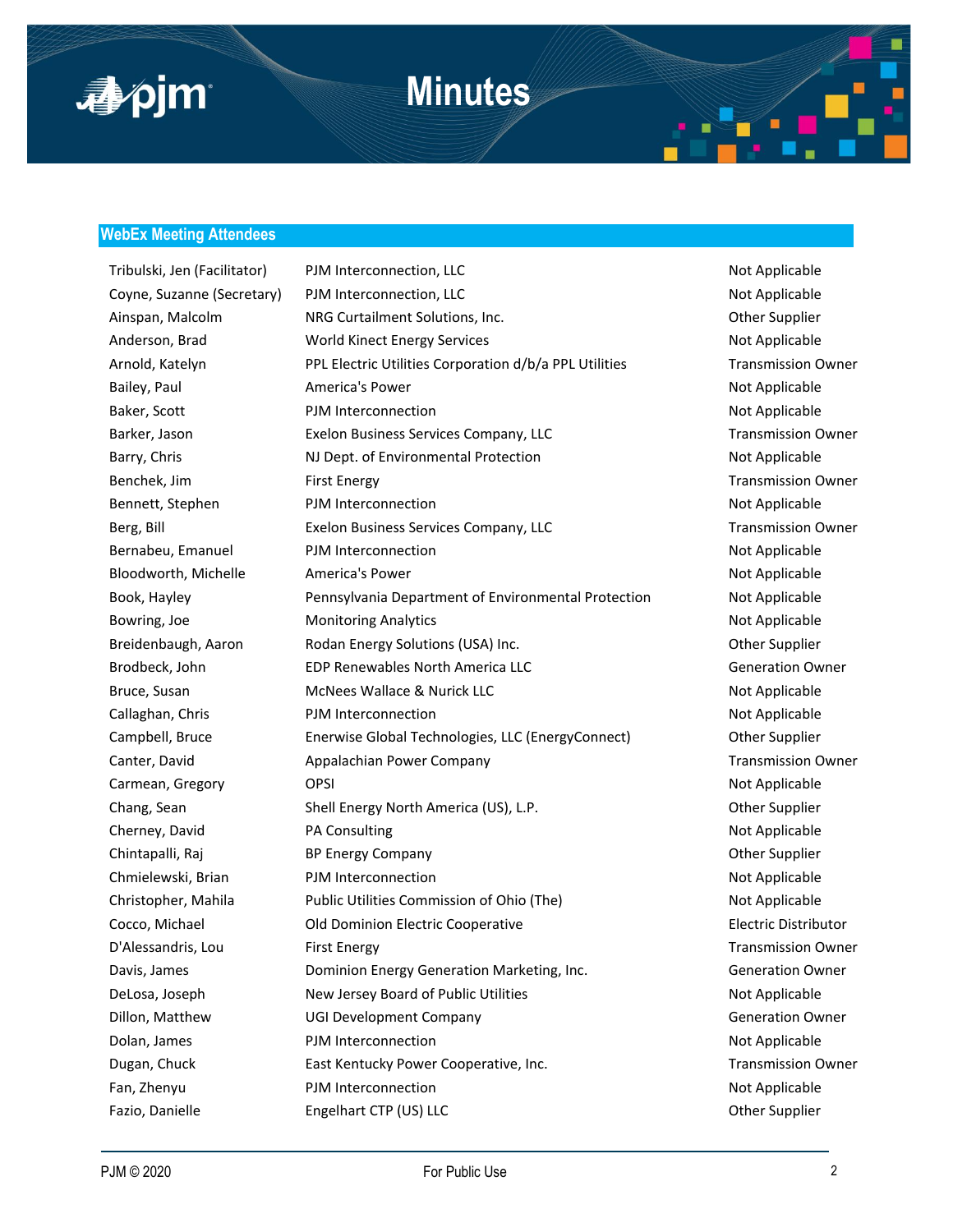# apim

### **Minutes**

Filomena, Guy Customized Energy Solutions, Ltd. Not Applicable Fink, Sari **American Wind Energy Association** Not Applicable Not Applicable Foladare, Kenneth Geenex Solar LLC Generation Owner Ford, Adrien **Electric Cooperative Electric Distributor** Electric Distributor Foster, Denise **East Kentucky Power Cooperative, Inc.** The East School of Transmission Owner Gahimer, Michael **Indiana Office of Utility Consumer Counselor (IN OUCC)** End-Use Customer Gates, Terry **Appalachian Power Company (AEP Generation)** Transmission Owner Gilani, Rehan ConEdison Energy, Inc. Concerned a state of the Supplier Concerned Supplier Gradoville, Keenan **Newark Energy Center, LLC** Chronicle Gradoville, Keenan Owner Greiner, Gary **PSEG Energy Resources and Trade LLC Communist Construction** Other Supplier Grochowski, Julian Calpine Energy Services, L.P. Contract Contract Ceneration Owner Guignet, Douglas **PJM Interconnection** and Not Applicable Not Applicable Guntle, Vince **American PowerNet Management, L.P.** End-Use Customer Hanser, Erik **Michigan Public Service Commission** Not Applicable Not Applicable Hasan, Prusha **Advanced Energy Economy Not Applicable** Not Applicable Hastings, David **Market Interconnection Consulting Services** Not Applicable Hauske, Tom **PJM Interconnection** Not Applicable Heinle, Erik Office of the People's Counsel for the District of Columbia End-Use Customer Heisey, Bradley **Tenaska Pennsylvania Partners, LLC** Generation Owner Helm, Gary **PJM Interconnection** Not Applicable Helms, J Commonwealth Chesapeake Company, LLC Generation Owner Herel, Suzanne **Not Applicable** PJM Interconnection Not Applicable Hilderbrand, Rebecca **PJM Interconnection** Not Applicable Hoatson, Tom **West Deptford Energy, LLC** Generation Owner Hohenshilt, Jennifer Talen Energy Marketing, LLC and the Communist Ceneration Owner Horning, Lynn Marie Customized Energy Solutions, Ltd. Not Applicable Horton, Dana **Appalachian Power Company Transmission Owner** Transmission Owner Hsia, Eric **Example 2018** PJM Interconnection Not Applicable Not Applicable Huang, Henry **Exelon Generation Co., LLC** Exercise **Constanting Constanting Constanting Constanting Constanting Constanting Constanting Constanting Constanting Constanting Constanting Constanting Constanting Constanting Co** Hudis, Gabriella **Gabel Associates** Not Applicable Not Applicable Hyatt, John **Monitoring Analytics** Not Applicable Not Applicable Hyzinski, Tom GT Power Group, LLC Not Applicable Not Applicable Jacobs, Mike **Science Is a Union of Concerned Scientists** Not Applicable Not Applicable Janicki, Diane **Boston Energy Trading and Marketing LLC Boston Energy Trading and Marketing LLC Change Other Supplier** Jett, William **Duke Energy Business Services, LLC** Transmission Owner Jha, Monica Big Level Wind LLC Generation Owner Johnson, Carl Customized Energy Solutions, Ltd. Not Applicable Johnston, Dave **Indiana Utility Regulatory Commission** Not Applicable Keegan, Jack **PJM Interconnection** Not Applicable Kelly, Stephen **Brookfield Renewable Trading and Marketing LP (BSMH)** Other Supplier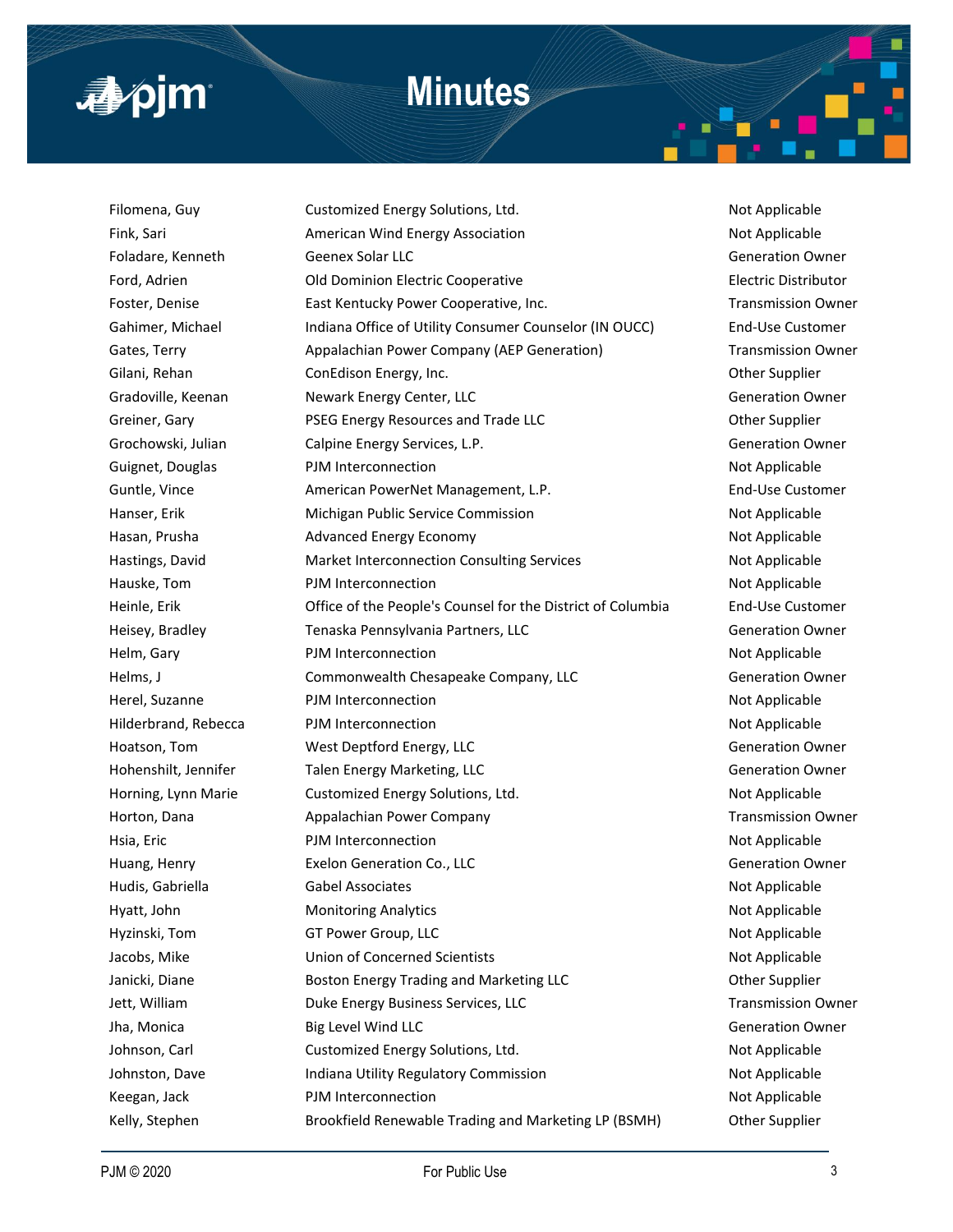## **Minutes**



Kilgallen, Kevin **Avangrid Renewables, LLC** Chronicle Communist Chronicle Chronicle Chronicle Chronicle Chronicle Kochonies, Karen **Morgan Stanley Capital Group Inc** Communication of the Supplier Kogut, George **New York Power Authority New York Power Authority New York Power Authority Channel Authority Other Supplier** Labella, Julie Talen Energy Marketing, LLC Generation Owner Lamond, Bonnie **Mitchell Highview Power** Not Applicable Not Applicable LaRocque, Matthew PJM Interconnection Not Applicable Lejcar, Jamie Allegheny Electric Cooperative, Inc. Electric Distributor Liang-Nicol, Cecilia 2012 Allegheny Power 2012 12:30 Allegheny Power Transmission Owner Lu, Chenchao **PJM Interconnection** Not Applicable McAlister, Lisa American Municipal Power, Inc. Electric Distributor Megali, Brian **Exelon Business Services Company, LLC** Transmission Owner Meyer, Eric **Enel X North America, Inc.** Channel Communist Channel Other Supplier Midgley, Sharon **Exelon Business Services Company, LLC** Transmission Owner Niu, Grace **Night Connection** PJM Interconnection Niu, Grace Not Applicable Nix, Emma Gabel Associates **Not Applicable** Not Applicable Okenfuss, James Savion, LLC Savion, LLC Savion, LLC Savion, LLC Savion, LLC Savion, LLC Savion, LLC Savion, LLC Savion, LLC Savion, LLC Savion, LLC Savion, LLC Savion, LLC Savion, LLC Savion, LLC Savion, LLC Savion, LLC Sa Ondayko, Brock **AEP Energy Partners, Inc.** The Condayton owner and the Condayton Owner Pakela, Greg **DTE Energy Trading, Inc.** Character Communication Cher Supplier Pascual, Danylle Ann **Emissions Advisors Inc** Not Applicable Pasupatham, Ram Exelon Generation Co., LLC Chronical Generation Owner Pelletier, Eveline **H.Q. Energy Services (U.S.), Inc.** Change of the Supplier of the Supplier Peoples, John **Duquesne Light Company Transmission Owner** Transmission Owner Perera, Asanga **PJM Interconnection** Not Applicable Porter, Kevin **Exeter Associates** Not Applicable Poulos, Greg Rep.'g Delaware Division of the Public Advocate End-Use Customer Procuniar, Jason Buckeye Power, Inc. Electric Distributor Quinn, Arnie **Example 20 Example 20 Dynegy Marketing and Trade, LLC** Communist Communist Ceneration Owner Redwine, Arlo **FERC** FERC **FERC FERC** *Redwine, Arlo**Applicable Redwine, Arlo**Applicable* Renouf, James Capital Power Not Applicable Not Applicable Rinkoski, Marie **Constellation Energy Projects & Services Group**, Inc Cher Supplier Rismiller, Randy **Illinois Commerce Commission** Not Applicable Robertson, Kathleen **Exelon Business Services Company, LLC** Transmission Owner Robinson, Becky **Dynegy Marketing and Trade, LLC** Generation Owner Rodriguez, Tomas **OPSI** OPSI Not Applicable Rohrbach, John Wabash Valley Power Association, Inc. Electric Distributor Rorie, Lezael **Southern Maryland Electric Cooperative**, Inc. **Electric Distributor** Electric Distributor Rose, Laura **Electric Cooperative Electric Cooperative** Electric Distributor Rouland, Jim **PRL Electric Utilities Corporation d/b/a PPL Utilities** Transmission Owner Sasser, Jonathan Customized Energy Solutions, Ltd. Not Applicable Scarpignato, David Calpine Energy Services, L.P. Canadian Communication Owner